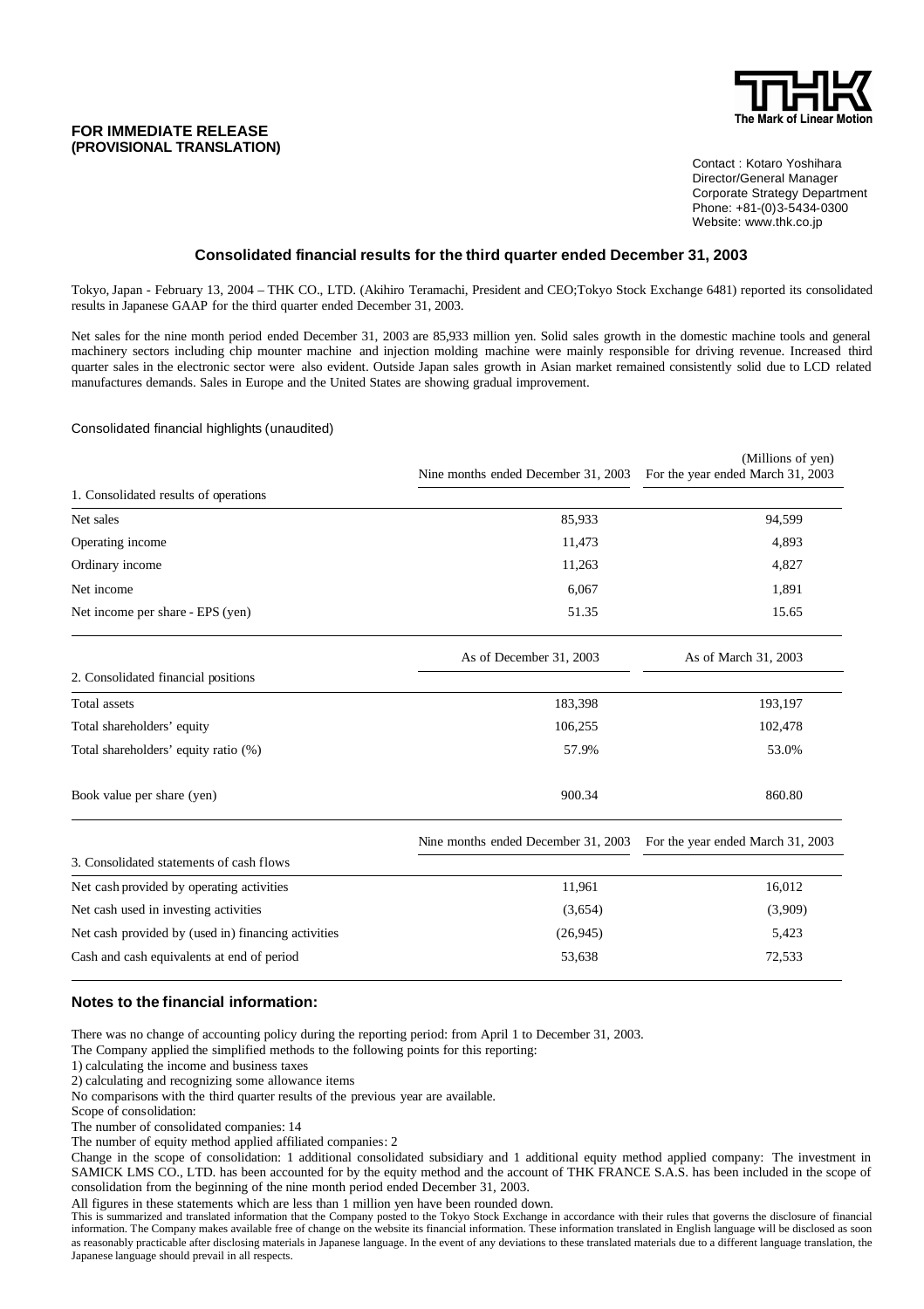# **Supplementary information**

The following tables show financial information for the nine months ended December 31, 2003 which are announced by the Company. Note that figures are in accordance with Japanese GAAP and unaudited.

# 1. Consolidated balance sheets

|                                                             |                                        |             |                                      | (Millions of yen) |
|-------------------------------------------------------------|----------------------------------------|-------------|--------------------------------------|-------------------|
|                                                             | Nine months ended<br>December 31, 2003 | Composition | For the year ended<br>March 31, 2003 | Composition       |
| <b>Assets</b>                                               |                                        |             |                                      |                   |
| <b>Current assets</b>                                       | 123,690                                | 67.4        | 135,613                              | 70.2              |
| Cash and bank deposits                                      | 53,387                                 |             | 66,459                               |                   |
| Accounts and notes receivables - trade                      | 42,800                                 |             | 35,063                               |                   |
| Short-term investments in securities                        | 280                                    |             | 7,003                                |                   |
| Inventories                                                 | 23,084                                 |             | 23,747                               |                   |
| Other current assets                                        | 4,137                                  |             | 3,339                                |                   |
| <b>Fixed assets</b>                                         | 59,707                                 | 32.6        | 57,583                               | 29.8              |
| Property, plant and equipment                               | 42,695                                 | 23.3        | 42,390                               | 21.9              |
| Intangible fixed assets                                     | 1,579                                  | 0.9         | 1,925                                | 1.0               |
| Other fixed assets                                          | 15,432                                 | 8.4         | 13,266                               | 6.9               |
| <b>Deferred assets</b>                                      |                                        |             | $\boldsymbol{0}$                     | 0.0               |
| <b>Total assets</b>                                         | 183,398                                | 100.0       | 193,197                              | 100.0             |
| <b>Liabilities</b>                                          |                                        |             |                                      |                   |
| <b>Current liabilities</b>                                  | 35,625                                 | 19.4        | 48,149                               | 24.9              |
| Accounts and notes payables - trade                         | 22,946                                 |             | 16,960                               |                   |
| Short-term bank loans                                       | 200                                    |             | 5,712                                |                   |
| Current portion of long-term debt                           |                                        |             | 17,348                               |                   |
| Other current liabilities                                   | 12,479                                 |             | 8,127                                |                   |
| Long-term liabilities                                       | 41,172                                 | 22.5        | 42,259                               | 21.9              |
| <b>Bonds</b>                                                | 38,000                                 |             | 38,000                               |                   |
| Other long-term liabilities                                 | 3,172                                  |             | 4,259                                |                   |
| <b>Total liabilities</b>                                    | 76,798                                 | 41.9        | 90,409                               | 46.8              |
| <b>Minority interest</b>                                    | 345                                    | 0.2         | 309                                  | 0.2               |
| Common stock                                                | 23,106                                 | 12.6        | 23,106                               | 12.0              |
| Additional paid-in capital                                  | 30,962                                 | 16.8        | 30,962                               | 16.0              |
| Retained earnings                                           | 53,320                                 | 29.0        | 48,686                               | 25.2              |
| Net unrealized gain on other securities                     | 464                                    | 0.3         | (355)                                | (0.2)             |
| Foreign currency translation adjustments                    | (47)                                   | (0.0)       | 481                                  | 0.2               |
| Treasury stock                                              | (1, 551)                               | (0.8)       | (403)                                | (0.2)             |
| <b>Total shareholders' equity</b>                           | 106,255                                | 57.9        | 102,478                              | 53.0              |
| Total liabilities, minority interest & shareholders' equity | 183,398                                | 100.0       | 193,197                              | 100.0             |
|                                                             |                                        |             |                                      |                   |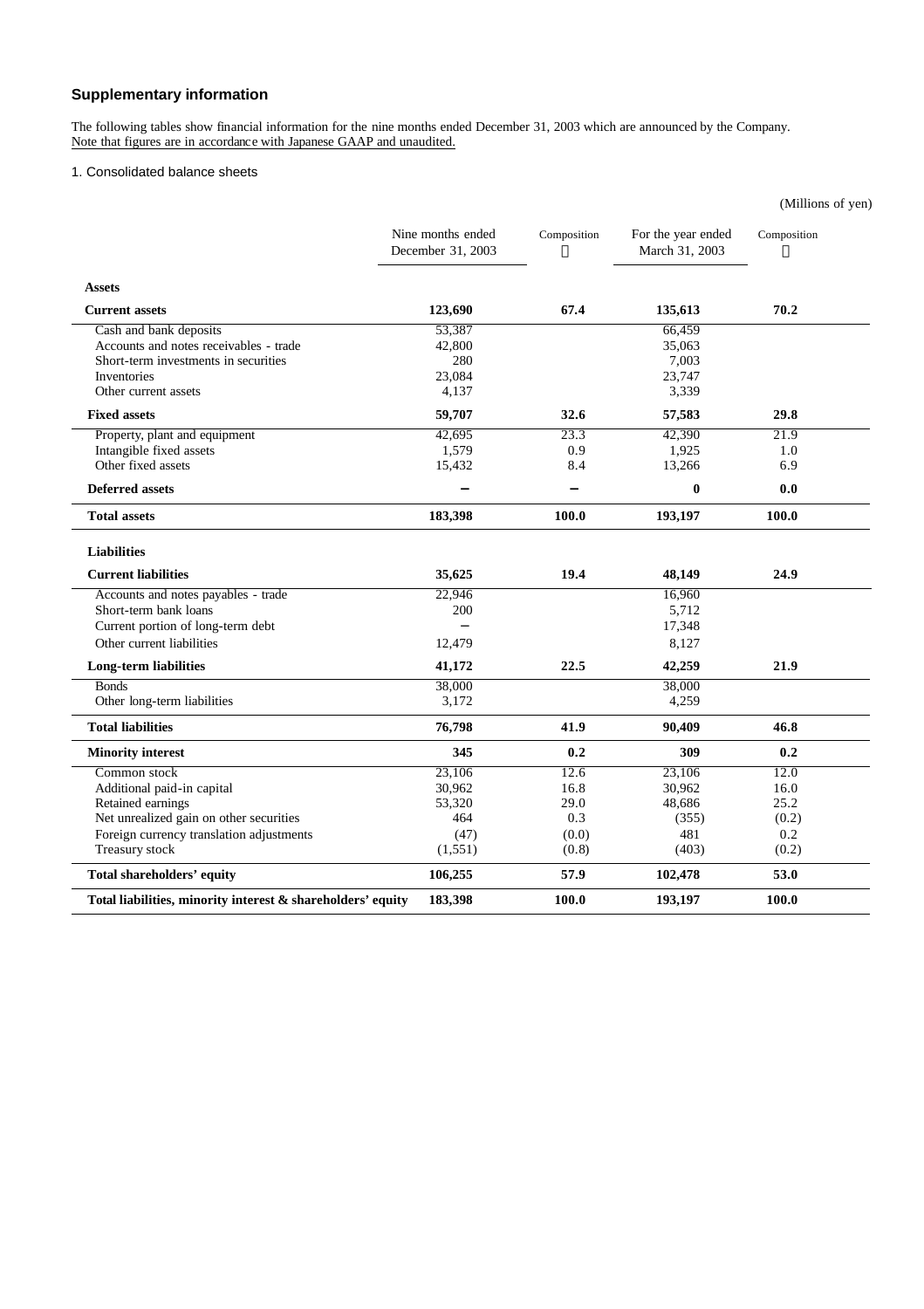# 2. Consolidated statements of income

(Millions of yen)

|                                                                 | Nine months ended<br>December 31, 2003 | $%$ to<br>net sales | For the year ended<br>March 31, 2003 | $%$ to<br>net sales |
|-----------------------------------------------------------------|----------------------------------------|---------------------|--------------------------------------|---------------------|
| <b>Net sales</b>                                                | 85,933                                 | 100.0               | 94,599                               | <b>100.0</b>        |
| Cost of sales                                                   | 56,129                                 | 65.3                | 66,646                               | 70.5                |
| <b>Gross profit</b>                                             | 29,804                                 | 34.7                | 27,953                               | 29.5                |
| Selling, general and administrative expenses                    | 18,331                                 | 21.4                | 23,060                               | 24.3                |
| <b>Operating income</b>                                         | 11,473                                 | 13.3                | 4,893                                | 5.2                 |
| Non-operating income                                            | 679                                    | 0.8                 | 1,226                                | 1.3                 |
| Interest and dividend income                                    | 98                                     |                     | 218                                  |                     |
| Other                                                           | 580                                    |                     | 1,007                                |                     |
| Non-operating expenses                                          | 889                                    | 1.0                 | 1,291                                | 1.4                 |
| Interest expenses                                               | 384                                    |                     | 888                                  |                     |
| Other                                                           | 504                                    |                     | 403                                  |                     |
| <b>Ordinary income</b>                                          | 11,263                                 | 13.1                | 4,827                                | 5.1                 |
| Extraordinary income                                            | 64                                     | 0.0                 | 56                                   | 0.0                 |
| Extraordinary loss                                              | 270                                    | 0.3                 | 1,287                                | 1.3                 |
| Income before income taxes and minority interest                | 11,057                                 | 12.8                | 3,596                                | 3.8                 |
| <b>Income Taxes</b>                                             | 4,953                                  | 5.8                 | 1,773                                | 1.8                 |
| Minority interest in (income)/loss of consolidated subsidiaries | 36                                     | 0.0                 | (68)                                 | (0.0)               |
| Net income                                                      | 6,067                                  | 7.0                 | 1,891                                | 2.0                 |

# 3. Consolidated statements of retained earnings

|                                                                                                    | Nine months ended December 31, 2003 | (Millions of yen)<br>For the year ended March 31, 2003 |
|----------------------------------------------------------------------------------------------------|-------------------------------------|--------------------------------------------------------|
| Additional paid-in capital                                                                         |                                     |                                                        |
| At beginning of period                                                                             | 30,962                              | 30,962                                                 |
| At end of period                                                                                   | 30,962                              | 30,962                                                 |
| <b>Retained earnings</b>                                                                           |                                     |                                                        |
| At beginning of period                                                                             | 48,686                              | 48,585                                                 |
| Net income<br>Increase from investment in an affiliate<br>newly accounted for by the equity method | 6,067<br>378                        | 1,891                                                  |
| Cash dividends<br>Director's bonuses                                                               | (1,782)<br>(30)                     | (1,790)                                                |
| At end of period                                                                                   | 53,320                              | 48,686                                                 |